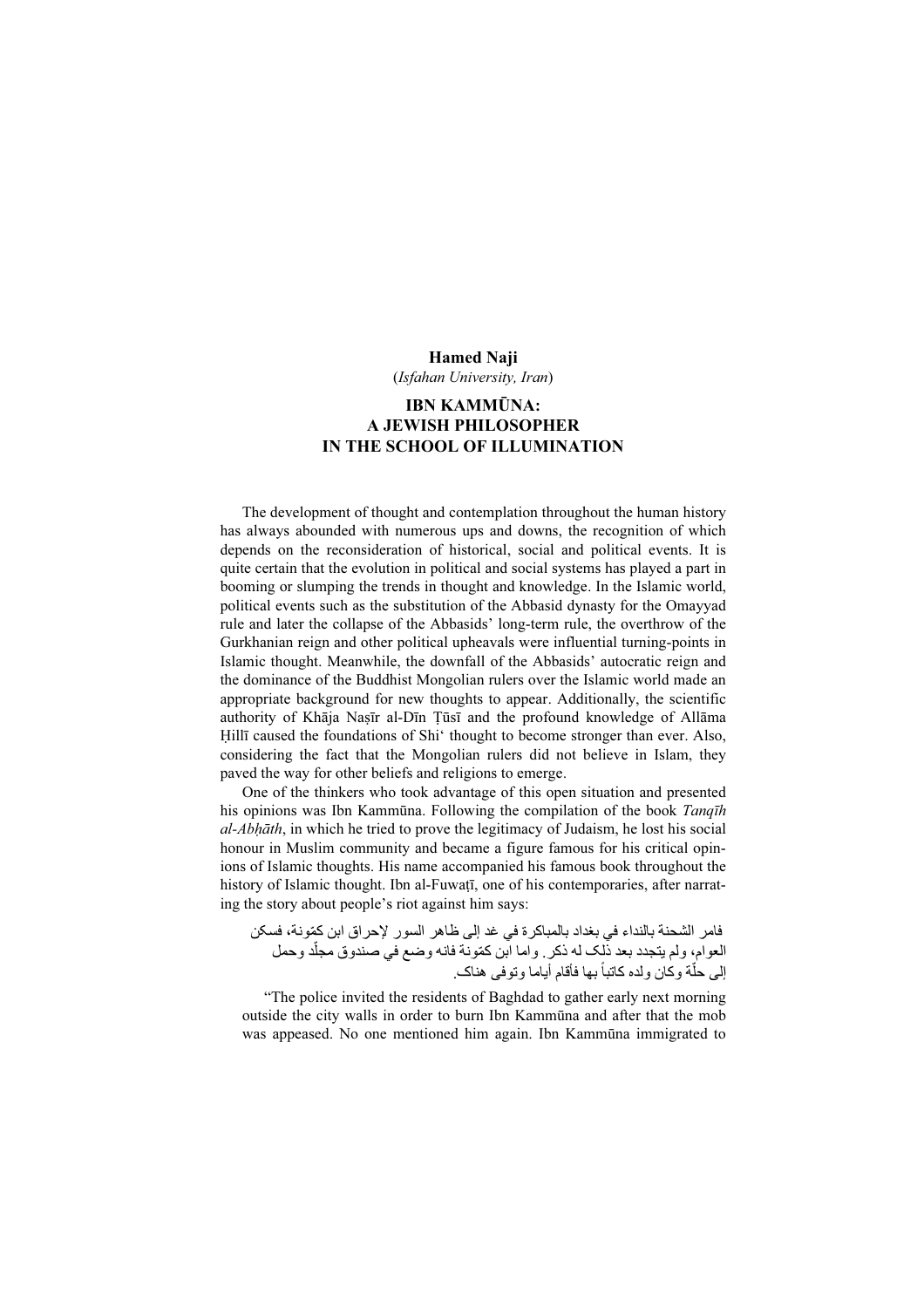the city of Ḥilla carrying a copy of his book with him while his son served him as his secretary. He lived there for a while and passed away there."

For this reason, some of the scholars of his period wrote the very same opinions of his in their books in order to maintain them from being ruined. Some of them even dishonestly plagiarized his writings. Philosophers like Mullā Jalāl al-Dīn Dawwānī from the school of Shiraz and Mīr Dāmād and Mīr Sayyid Ahmad 'Alawī 'Āmilī from the school of Isfahan have referred to his works.

There are two or three points worth mentioning here

1) All the works by Ibn Kammūna, except for Tangīh al-Abhāth and his treatise regarding the differences between Rabbinites and Qaraites, can be counted as the philosophical links in the chain of Islamic thoughts. The importance of his works and thoughts becomes more obvious when we notice the fact that great philosophers such as Shahrazūrī in al-Shajarah al-Ilahiyah and Qutb al-Dīn Shīrāzī in *Durrat al-Tāj* have paid special attention to the concepts obtained from Ibn Kammūna's opinions.

2) The works written by other Jewish philosophers are greatly influenced by Mu'tazilism or Neo-Platonism, for instance the book called *Jāmi'*, written by Yūsuf Baṣīr is under the influence of Mu'tazilite thought or Ibn Gabirol's book called "The Fountain of Life" is influenced by Neo-Platonists' views. On the contrary, Ibn Kammūna's books are under the influence of Avicenna's notions that are sometimes blended with Illuminate *(ishrāqī)* implications, as he was also familiar with the works of Shaykh al-Ishrāq. Thus, his ideas are sometimes unsteady and accompanied by some sort of creativity but surely his works are devoid of the originality found in Abū Barakāt al-Baghdādī's work, named al- $Mu'tabar$ , also they are not similar to the works by such Jewish philosophers as Mūsā b. 'Azra (Moses Ibn Ezra) and Ibn Maymūn (Moses Maimonides), whose books are regarded as very influential in the history of Jewish thought. Ibn Kammūna's works, by contrast, are merely new versions of Avicenna's thoughts.

3) Unfortunately, due to the fact that the philosophical books written in the period between Avicenna and Khāja Naṣīr al-Dīn Ṭūsī have not received considerable attention of scholars and publishers and, as a result, the works of this period have not been printed nor deeply analyzed, it is not easy to recognize the major trends of this era and the direction of the course through which thoughts and notions were moving. It is expected that, by taking efficient scientific steps, the future researchers will provide a clearer image of the originality of thoughts presented by the thinkers of this period and demonstrate the sources and works from which Ibn Kammūna's thoughts stem.

In what follows, we'll briefly review Ibn Kammūna's biography and works and then make a few remarks concerning al-Kāshif.

'Izz al-Dawla Abū Riḍā S'ad Ibn Najm al-Dawla Manṣūr Ibn S'ad Ibn Ḥasan Ibn Hibat Allāh Ibn Kammūna al-Isrā'īlī al-Baghdādī, who is well-known as Ibn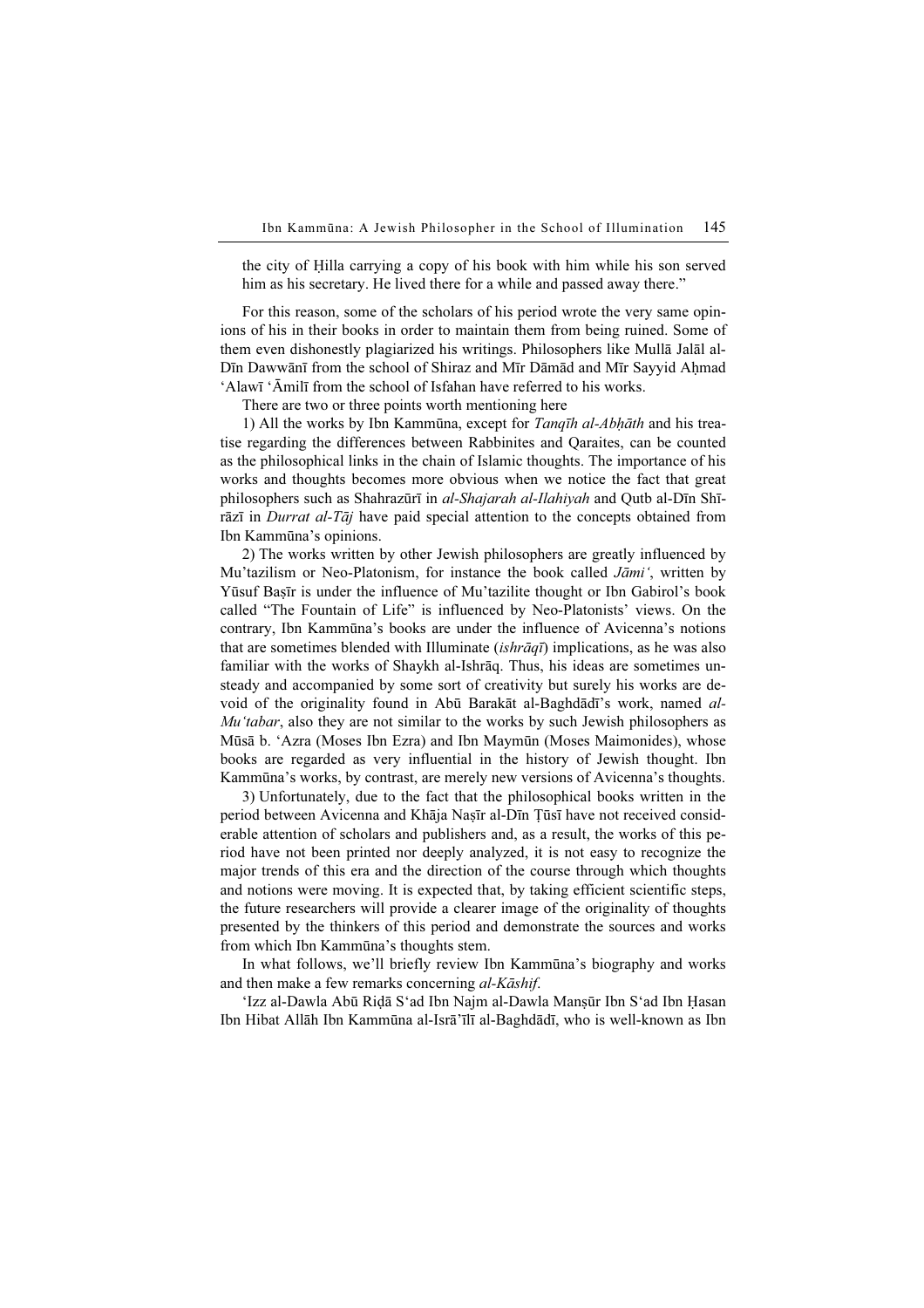Kammūna, was one of the thinkers of the thirteenth century. He was born in a Jewish family in Baghdad and soon, due to the exigencies of his period, started to study the common sciences of his time. Following the collapse of the Abbasid caliphate in Baghdad in 656/1258, when the Mongols took power in Islamic world, the Jews managed to take important government positions and it was during this time that Ibn Kammūna and his son were given some significant official posts. Among the biographical books there is only very brief mention of him in the book al-Ḥawādith al-Jāmi'a wa Talkhīs Majma' al-Ādāb fī Mu'jam Al-Alqāb written by Ibn al-Fuwatī.

There are about 30 works created by Ibn Kammūna, among which al-Kāshif is the biggest and the most significant and his commentary on Suhrawardī's  $al-Talw\bar{t}h\bar{a}t$  is the most sophisticated and complex. Having a position compatible with Suhrawardī's, in his commentary on *al-Talwīḥāt* he attempts to illustrate the principles of Illuminate philosophy, while in al-Kāshif, which was written 9 years later, he demonstrates his own opinions in an independent manner.

Al-Kāshif includes the following three sections: logic, natural sciences and metaphysics. The materials presented in these sections in some parts lack logical coherence, though. Yet it is one of the most significant and valuable philosophical works originated after some of the popular Peripatetic works, such as al-Shifā', al-Taḥṣīl, Bayān al-Ḥaqq, and Ṭūsī's Sharḥ al-Ishārāt. As a very brief and summarized review we can count the following defects and weaknesses in al-Kāshif:

1) The arrangement of the materials in logic sometimes suffers a sort of rational confusion and requires additional issues to be included before or after some entries so that the presentation of the materials might receive a smooth and logical order. For instance:

• The discussion of *imperfect boundary* should not be given after the discussion of essential boundary and conceptual boundary.

• His presentation of the issues like The One, the perfect and the imperfect within the discussion of *contradiction* and concluding that the two concepts of oneness and plurality are not opposite, is not appropriate.

• His presentation of the divisions of *opposition* does not follow a logical coherence.

 $\bullet$  His discussion of the issues of joy and pain does not have a logical methodology.

• His presentation of this issue that "it is unlikely to consider two necessary existents under one species" is not located in a proper position.

● His discussion of Alive as one the attributes of Allah has been preceded.

● His diction while expressing some issues especially without giving an introduction is immature. For instance, his discussion of time and place.

2) In the section of logic, the writer has made some serious mistakes, among which are these: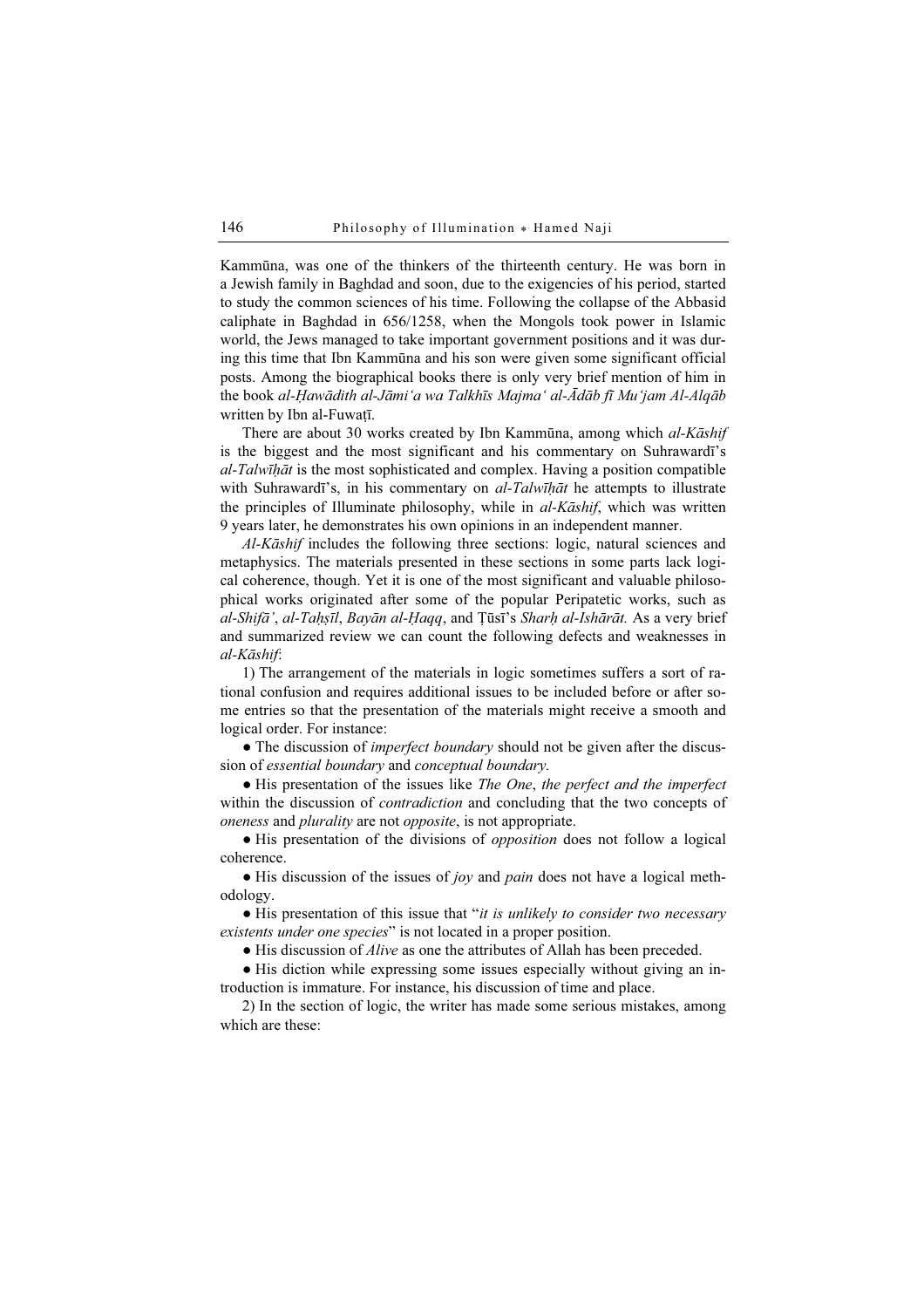• In the conclusion of the third mode of the second figure, he makes this mistake: although one of the premises of syllogism is particular, its conclusion is negative universal, while it should be negative particular.

● While presenting the fourth mode of the second figure, he has made several mistakes in the formats of both premises and conclusion.

• While proving the conclusion of the second figure through assumption, he makes a mistake.

Unlike Ibn Kammūna, Quṭb al-Dīn Shīrāzī has presented all these materials in the most precise way and has made no such mistakes.

3) His diction is not clear and strong, while defining the philosophical concepts, like the way various objects are marked by different kinds of oppositions. 1 In some parts his wordings and sentence structures are not sound and accurate, for instance in some places he writes: «والذی طهر الذای بنظهر الذی يظهر الذی ونحن الذی ونحن الذی ونظهر الذی ب or he writes وامثاله من الحادث تحقق انها اسباب وانما يتم تحقيق ذلک مما ينضم من or he writes القرائن والاحوال التي توجب الحدس المفيد لليقين» <sup>2</sup>.

Also in some parts, his exaggerated conciseness prevents the reader from a full understanding. For instance: while proving the second figure, he mentions the general rules and does not pose the details or he does not express different modes separately.

4) He has made some mistakes in using some Arabic terms, which stems from his weakness in Arabic lexical and morphological sciences.

5) He has made a mistake in creating logical divisions like dividing God's attributes in 7 categories, while they are 6 or 8.

Despite all above-mentioned weaknesses in this book, all materials expressed in the sections natural sciences and metaphysics have been penetrated and reflected in the greatest Persian encyclopedia of Illuminate philosophy, called Durrat al-Tāj, written by Quṭb al-Dīn Shīrāzī and, surprisingly, Shirazi has made no mention of Ibn Kammūna and al-Kāshif while narrating the translation of these two sections in his book. 3 Let us have a quick look at a couple of passages of these two works:

و يجوز صدور الاشياء 124.Al-Kāshif. P. 124. الکثيرة عن الواحد الحقيقی اذا کان بعضھا اعتبره عن الواعد المعلومي المار عن بتعضها<br>صادراً عنه بتوسط صدور بعض؛ وباختلاف رب - سنة بين<br>الألات والقوابل والحيثيات والشرائط لا بعضعي وبي استحاد العقل ولکن، العقل العقل فی العقل واحديث واسرات العقل .<br>وحيثيات وشرائط ممتنع نيست عقلاً، کي از يمتنع في العقل أن يصدر عن الواحد. ولكن Durrat al-Tāj. Vol. 3. P. 41. باشد وجائز صدور اشياء کثيره از واحد حقيقی چون بعضی صادر باشد ازو به توسط صدور .<br>بعضی<sub>. و</sub>با اختلاف آلات، وقوابل،

 $<sup>1</sup>$  Al-Kāshif. P. 101.</sup>

<sup>2</sup> Al-Kāshif. P. 250.

 $3$  This has already been pointed out in the article written by Professor Sabine Schmidtke and Dr. Reza Pourjavadi: Quṭb al-Dīn Shīrāzī's Durrat al-Tāj and its Sources // Journal Asiatique 292 i–ii 9 (2004). P. 309–328.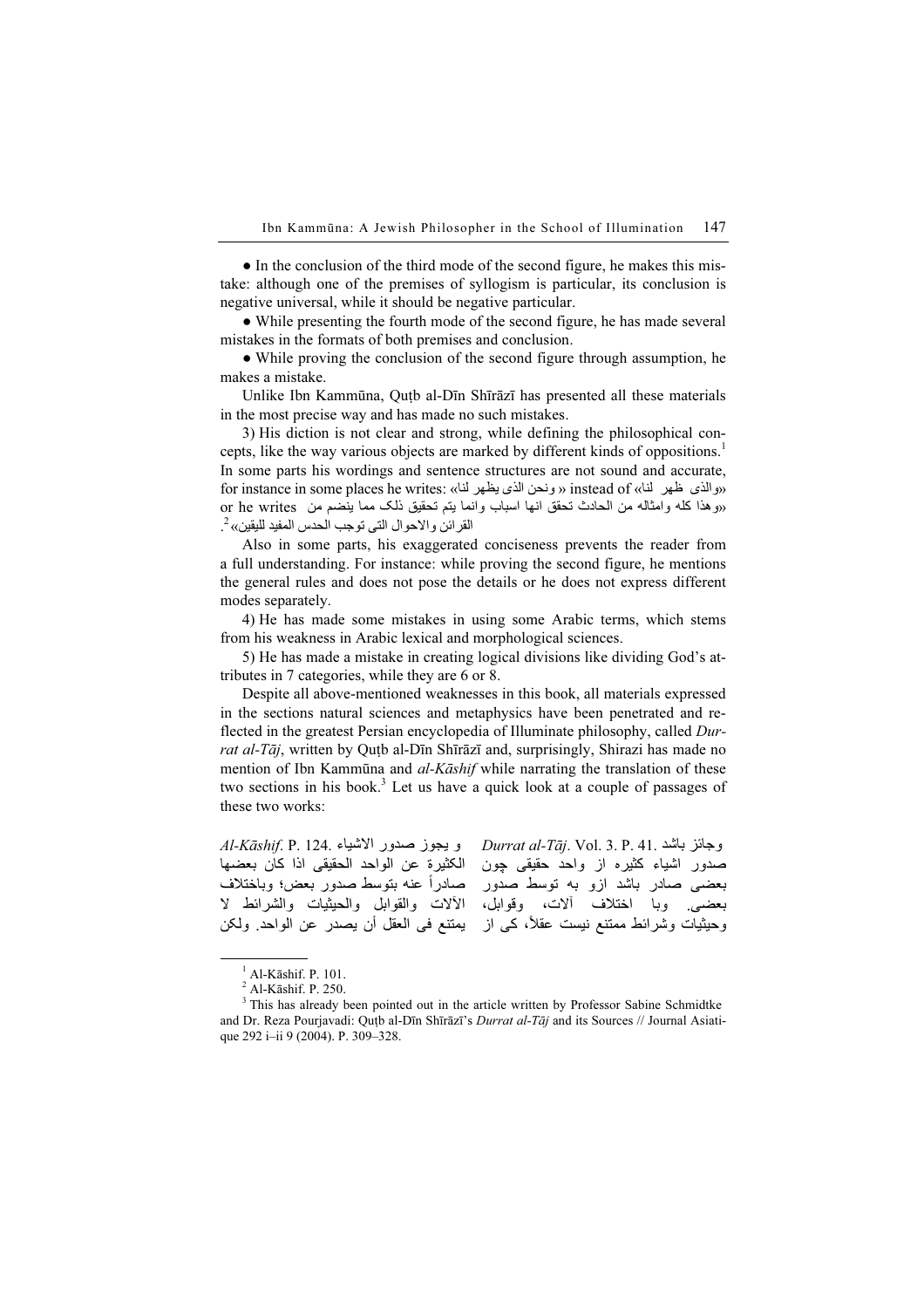ّ عما ھو ً االذلک ال يکون علی الحقيقة صدوراواحد زائد بر واحد صادر شود. ولکن اين ر سبب سر عن روس کرد و سبب سر حيث من حيث انه واحد.<br>بحقيقت صدور نباشد الا از کثيری، نه از کثير لا عن واحد من حيث انه واحد. واحدی من حيث انه واحد.

 $Al$ -Kāshif. P. 435. والفرق بين العشق والشوق: ان العشق ھو االبتھاج بتصور حضرة ذات ما ھی المعشوقة، والشوق ھو الحرکة الی تتميم ھذا االبتھاج اذا کانت الصوره متمثلة من وجه غير متمثلة من آخر کما يتفق ان يتمثل فی الخيال وال تکون متمثله ۔ ت ت ت ت ت ت .<br>فی الحس فکل مشتاق فانه قد نال شيئاً ما، وفاته شیء ما، وفاته شیء، ولھذا لم يجز أن يصدق علی الواجب أنه مشتاق وجاز أنيصدق عليه انه عاشق. Durrat al-Tāj. Vol. 5. P. 74 ميان وفرق عشق وشوق انست کی عشق ابتھاج است به تصور حضرت ذاتی که معشوق است، وشوق حرکتی است که تتميم اين ابتھاج کند، چون صورت متمثل باشد از وجھی، وغير متمثل از وجھی ديگر، جنانک اتفاق ميافتد کی متمثل باشد در خيال، متمثل نباشد در حس، بس ھر مشتاقی جيزی را دريافته باشد، وجيزی ازوفوت شذه. وازاين است که جايز نيست کی بر واجب صادق شود کی مشتاق است، وجايزست کی صادق شود برو کی عاشق است.

It is worth saying that Ibn Kammūna himself has quoted various materials from the books like Ibn Sīnā's al-Shifā' and Risālat fī 'l-'Ishq, Bahmanyār's al-Tahsīl and Tūsī's Sharh al-Ishārāt and other books, but has not pointed to the sources or their writers. 4 Here are a few instances:

 $Al$ -Kāshif. P. 349. وما هو مقبول من الشرع وال سبيل لنا الی اثباته اال من طريق الشريعة وتصديق خبر النبوة وذلک ھو الذی للبدن عند البعث، وھو المعاد البدنی. وخيرات البدن وشروره معلومه.

 $Al$ -Shifā $'$ . P. 423. يجب ان يعلم أن المعاد منه ما ھو منقول من الشرع وال سبيل الی اثباته اال من طريق الشريعة وتصديق خبر النبوة، وھو الذی للبدن عند البعث وخيرات البدن وشروره معلومة.

 $Al$ -Kāshif. P. 458–459 . $\ell$ ولا يجوز مفارقة ھذا العشق لشیء من الموجودات، اذ لو فارقھا الحتاجت الی عشق آخر به يستحفظ ھذا العشق ء حسبت سي عسق حرب پستختمت هند احسن<br>عند وجوده، اشفاقاً من عدمه، ويسترده عند .ً فواته قلقا لبعده؛ ولصار احد العشقين معطال

Ibn Sīnā's Risālat fī 'l-'Ishq. P. 376. .101 Sma s *Ristitut Jt - Isnq* . 1 . 570<br>فواجب اذاً وجود هذا العشق فی جمیع يو عبد البته، الوجود المدر المسلمي عبد المسلمي.<br>الموجودات المدبره وجوداً غير مفارق البته، واال الحتاجت الی عشق آخر يستحفظ ھذا ر مستحب ہے عسی ہے۔<br>العشق الکلی عند وجودہ اشفاقاً من عدمه، مسق سعي سد وجود سعد من سعد.<br>ويسترده عند فوقه قلقاً لبعده، ولصار احد العشقين معطال.

֧<u>֚</u>

 $\frac{1}{4}$ <sup>4</sup> For more detail on this, see my introduction on the new edition of  $al-Kāshift$ . Published by Institute of Islamic Studies, Free University of Berlin, and the Iranian Institute of Philosophy in 2009 ('Izz al-Dawla Ibn Kammūna. Al-Kāshif (Al-Jadīd fī 'l-ḥikma). Edited with an Introduction by Hamed Naji Isfahani).